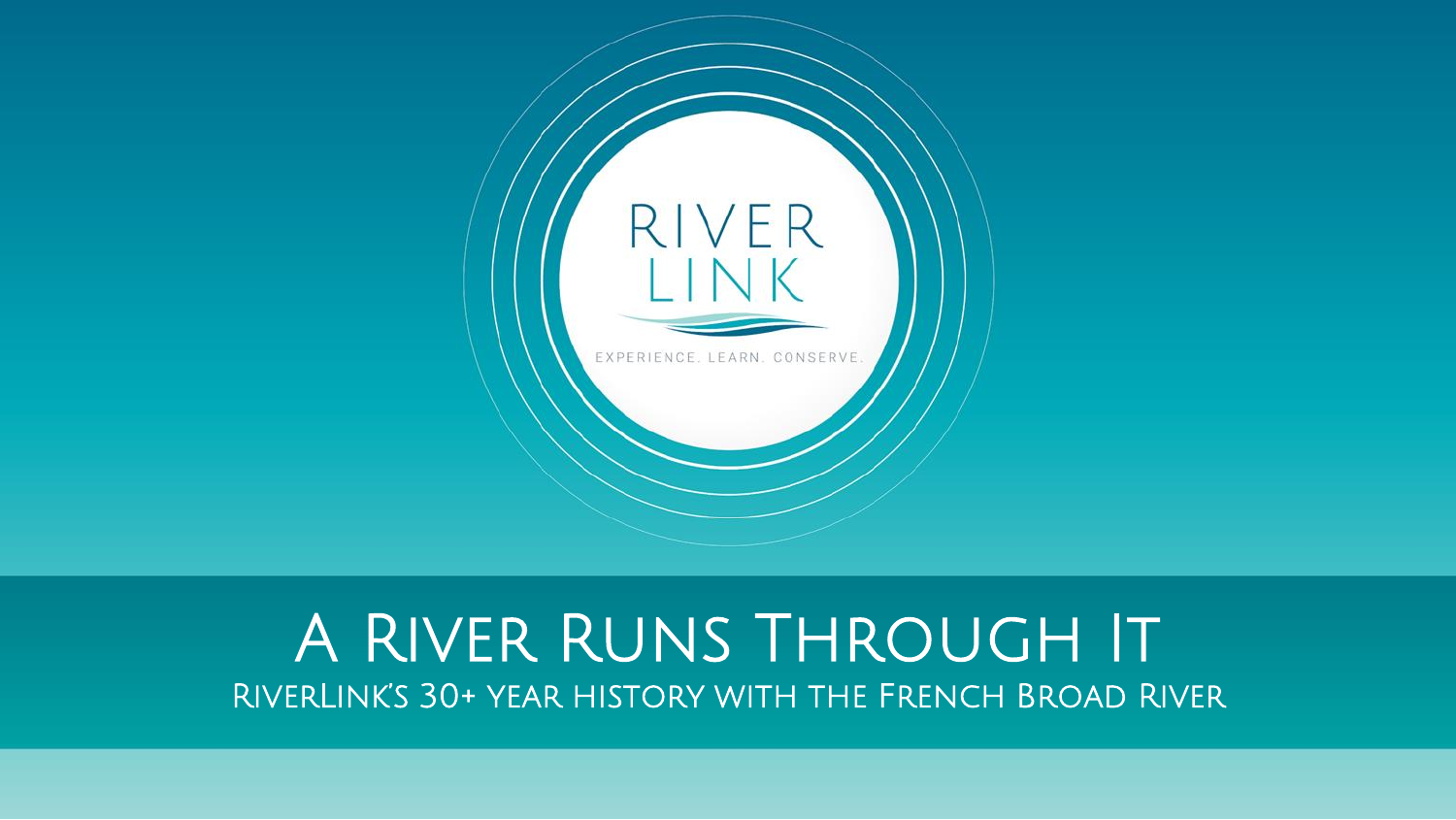

# **RIVERLINK**

- Lisa Raleigh & Renee Fortner
- **RiverLink** was founded 30+ years ago to promote the **environmental** and **economic vitality** of the French Broad River and watershed.
- Today, we do that through our **youth education**, **water resources** and **land resources** programs and ongoing public **river access**, **parks** and **greenways.**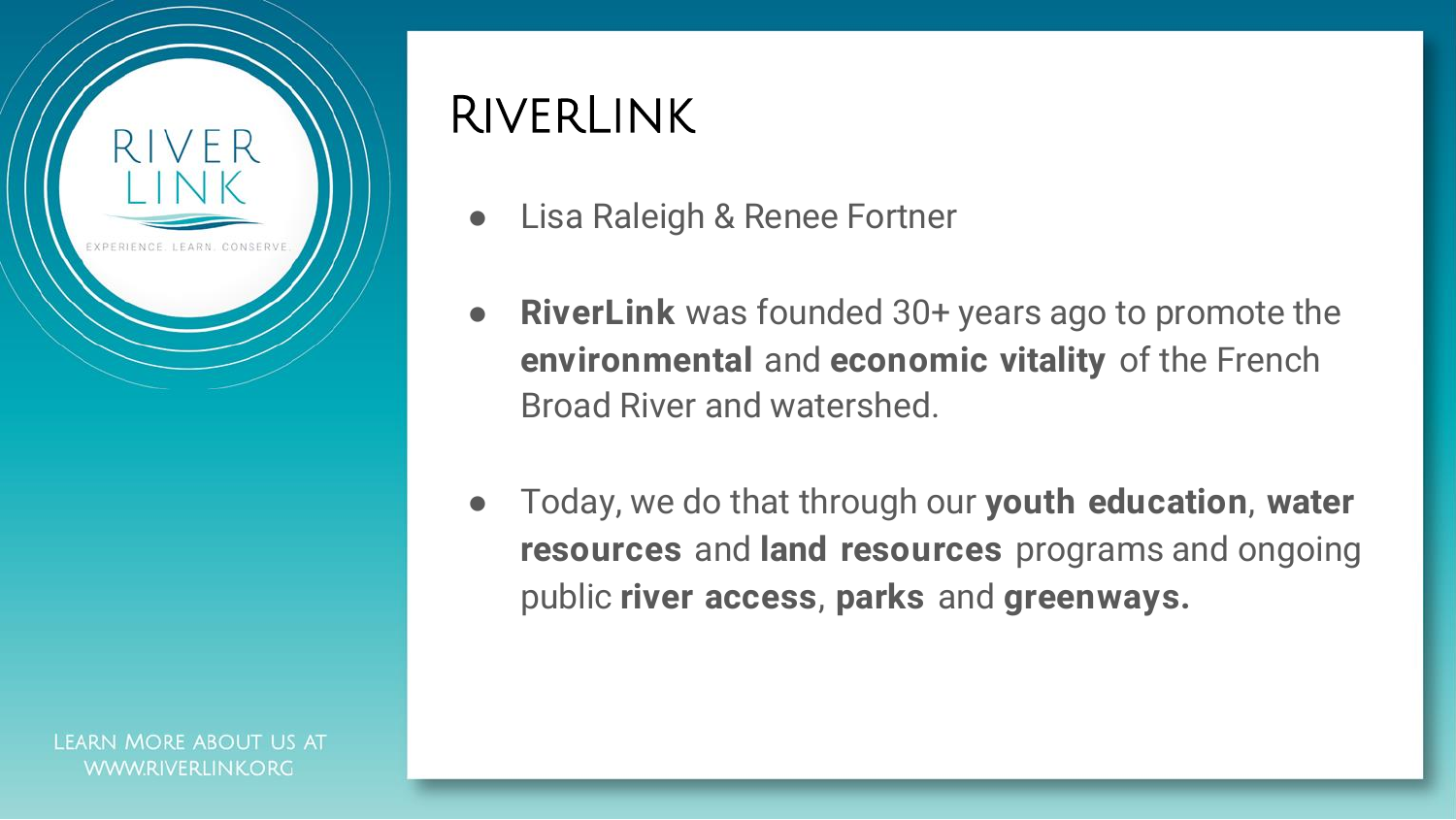

# French Broad River

- One of the oldest rivers in the world  $\sim$ **300 million** years)
- One of a few rivers that flows North
- Over **4,000 miles** of tributaries feed serving **~400,000**  people in **8** counties in NC
- The French Broad River is ~ **219 miles** long
- Joins the Holston, Tennessee, Ohio, and Mississippi Cherokee names for the river include: Tah-kee-os-tee – **'racing waters'** | Agiqua – **'Long Man'**
- Author **Wilma Dykeman**
- Flood of **1916**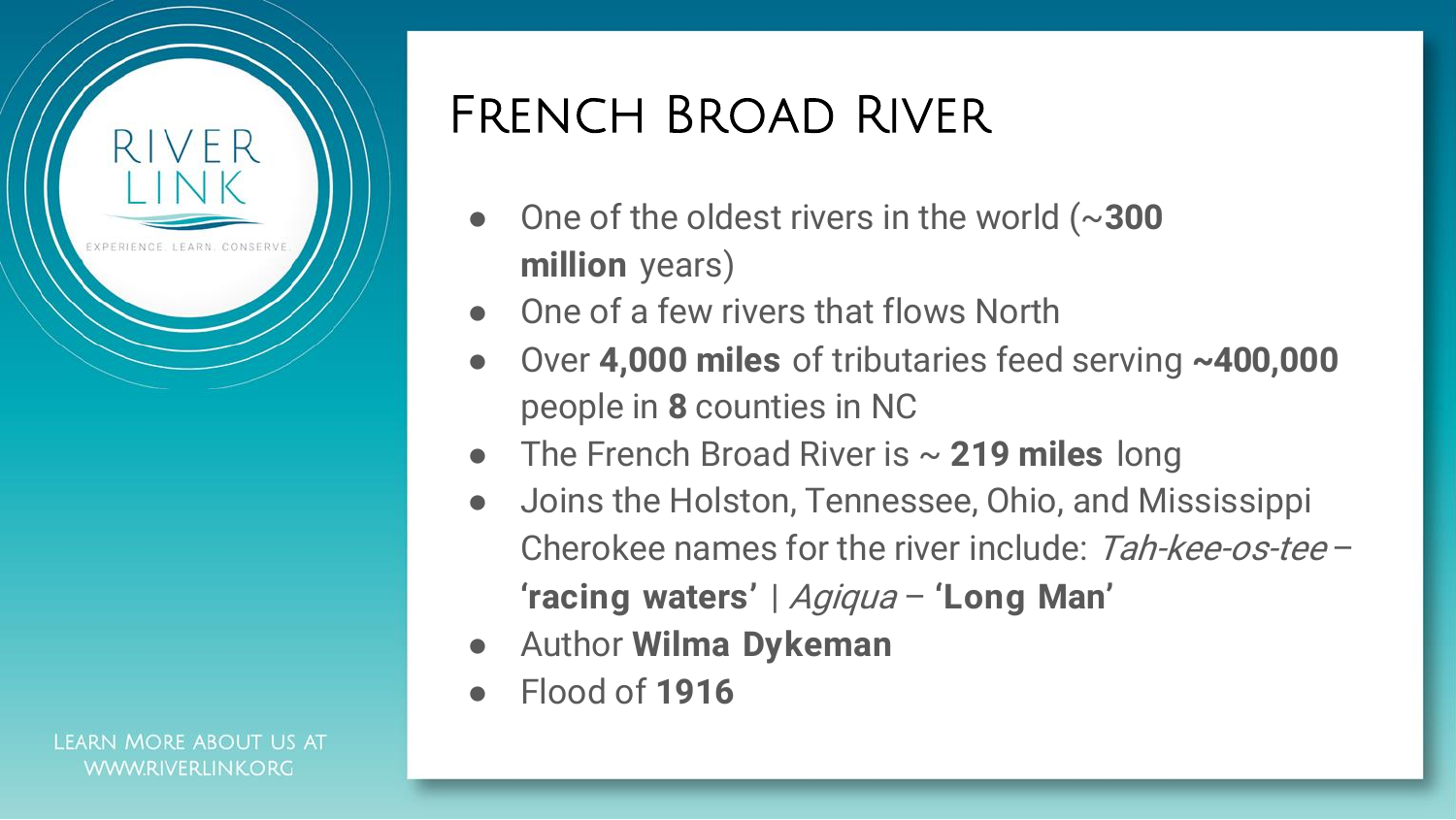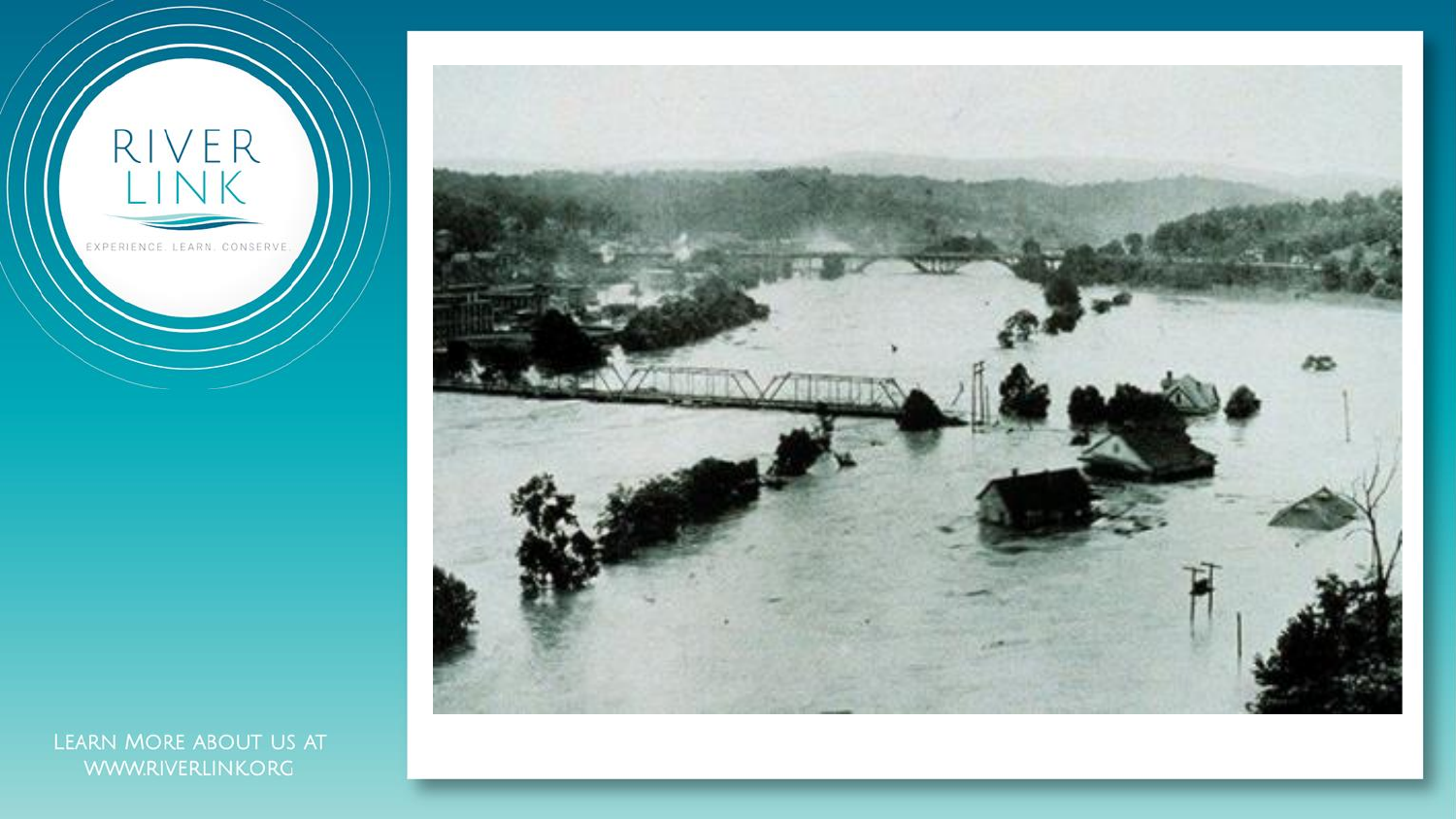

KAREN CRAGNOLIN (1949-2022)



**"The story of the French Broad River is the story of the American river in microcosm, full of paradise and paradox."** ~ Karen Cragnolin

LEARN MORE ABOUT US AT **WWW.RIVERLINKORG**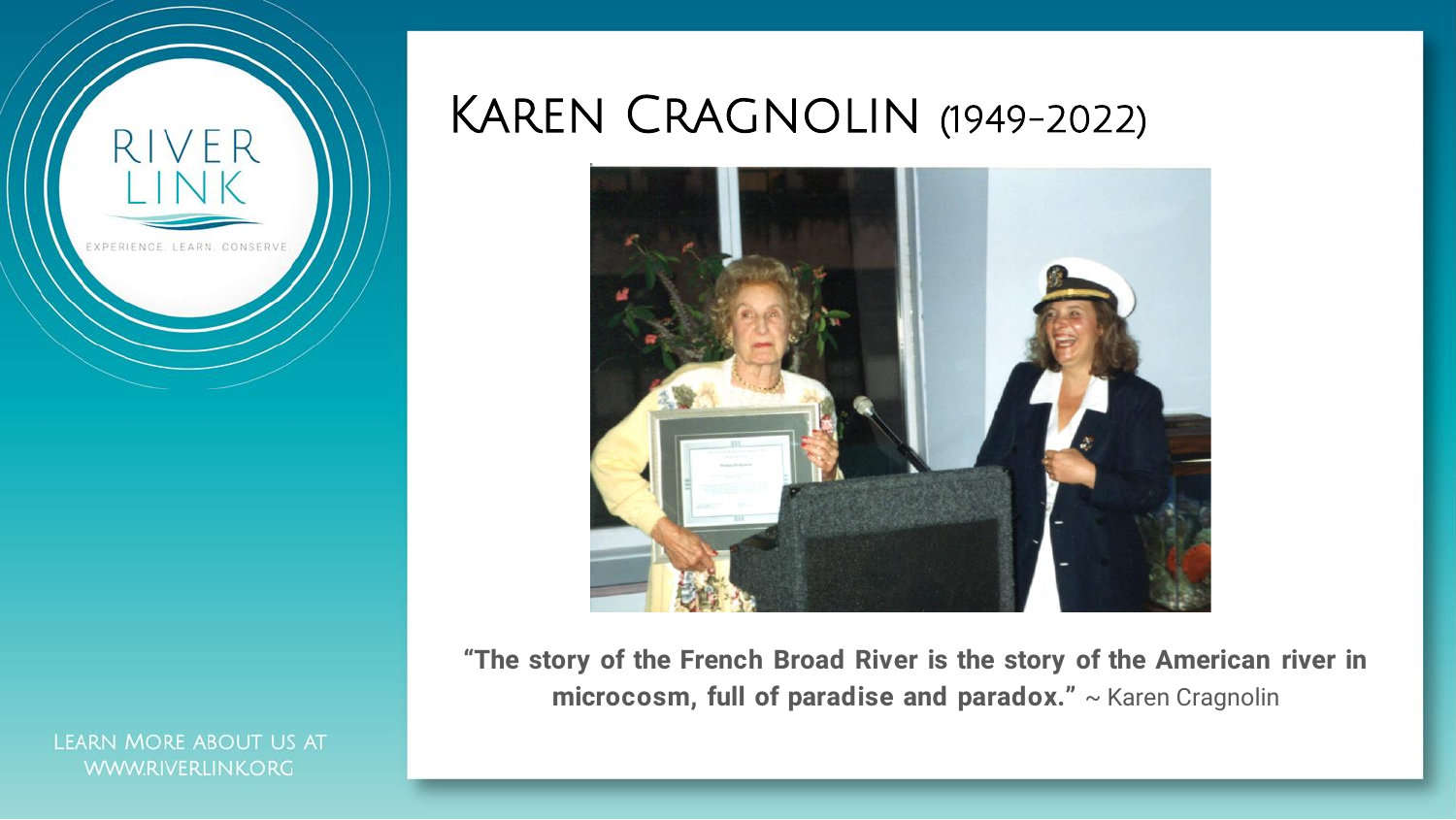

# Convergence in the late 80s

- **Deferred** infrastructure maintenance & **struggling** city center
- A **neglected** river encroached by **abandoned** industry & **isolated** from city.
- **Land of Sky Regional Council created FBRF**
- Chamber of Commerce || **"One More Day"** Campaign
- Creation of **"City of Asheville 2010 Plan"**
- A series of community **charettes**
- The **Asheville Riverfront Plan** emerges (1989)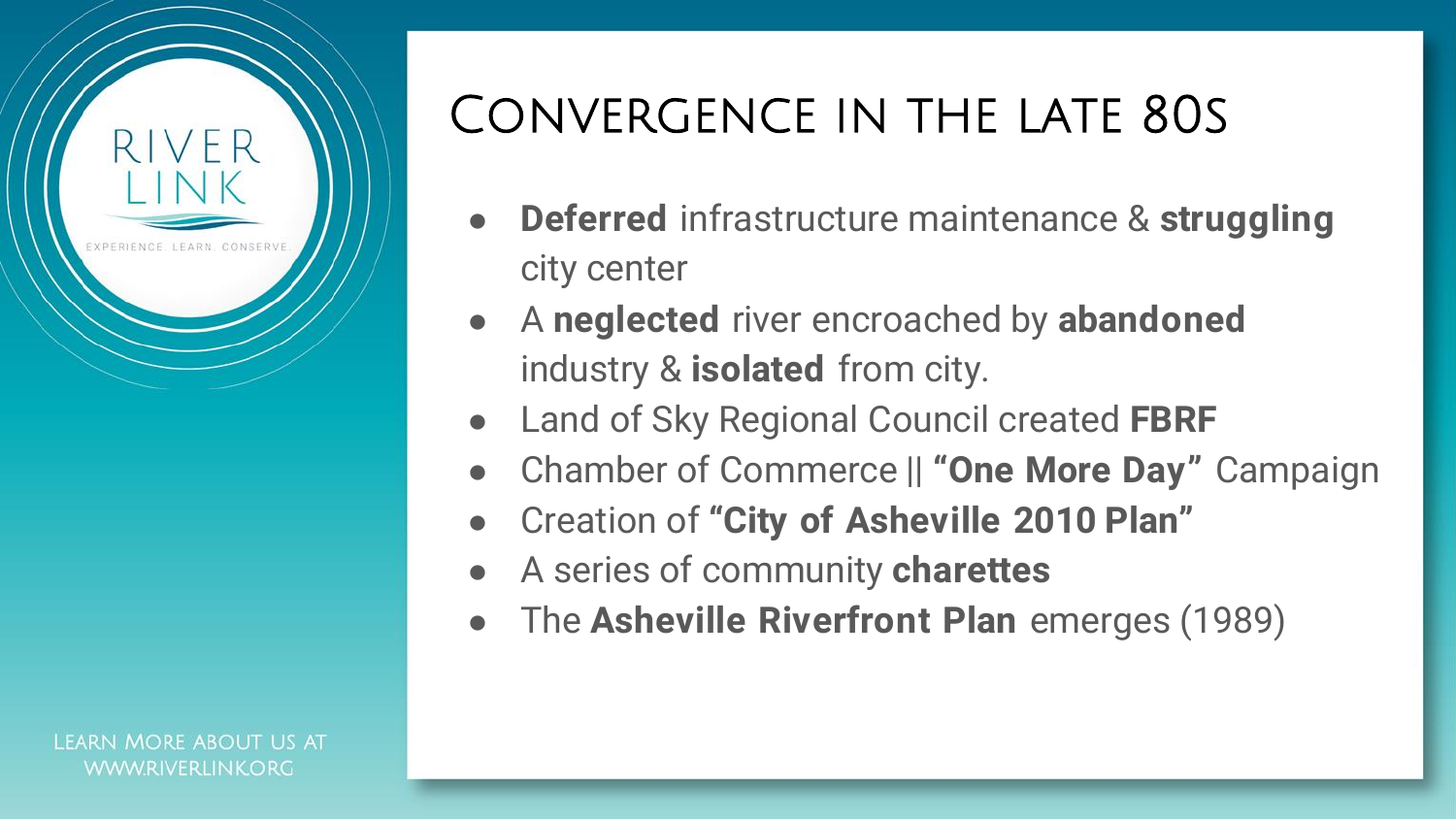

LEARN MORE ABOUT US AT **WWW.RIVERLINKORG** 



**"The Asheville riverfront is where all the issues start to come together. The river is where economic development, land use planning and environmental concerns meet and marry."**  – Karen Cragnolin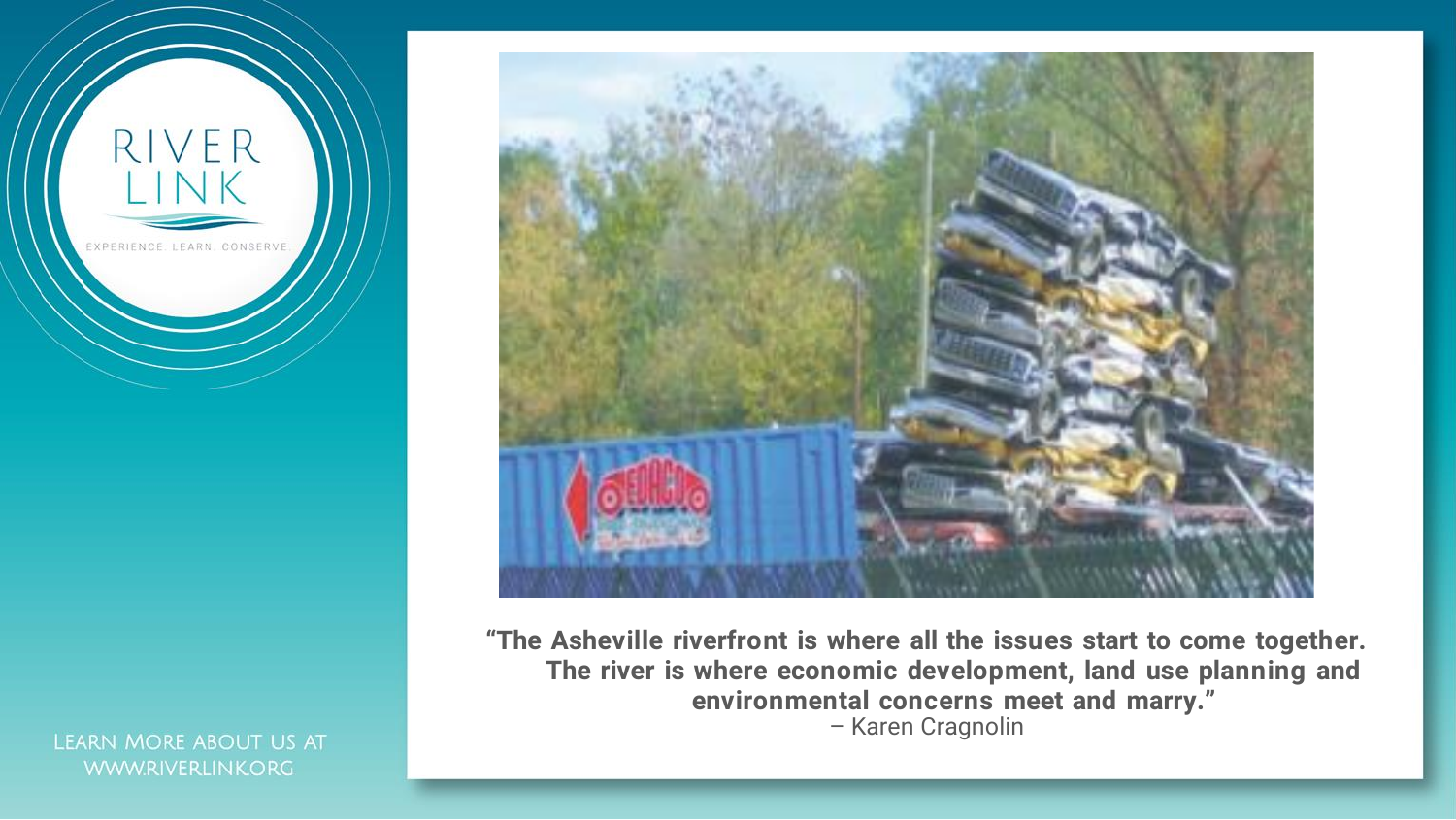

### The transformation continues

- RiverLink **bus** tours and **artists** arrival
- **Partnerships** and multiple **funding** partners and donors
- New businesses and **French Broad River Park (**1994)
- **Arson** inspired fires of 1995
- **Wilma Dykeman RiverWay Plan** (2004) 17 miles

**"There is rare consensus in our community in support of the Wilma Dykeman RiverWay Plan, which sees our river corridors as future highdensity, mixed-use, mixed-income multimodal transit corridors — our next development frontier" ~** Karen Cragnolin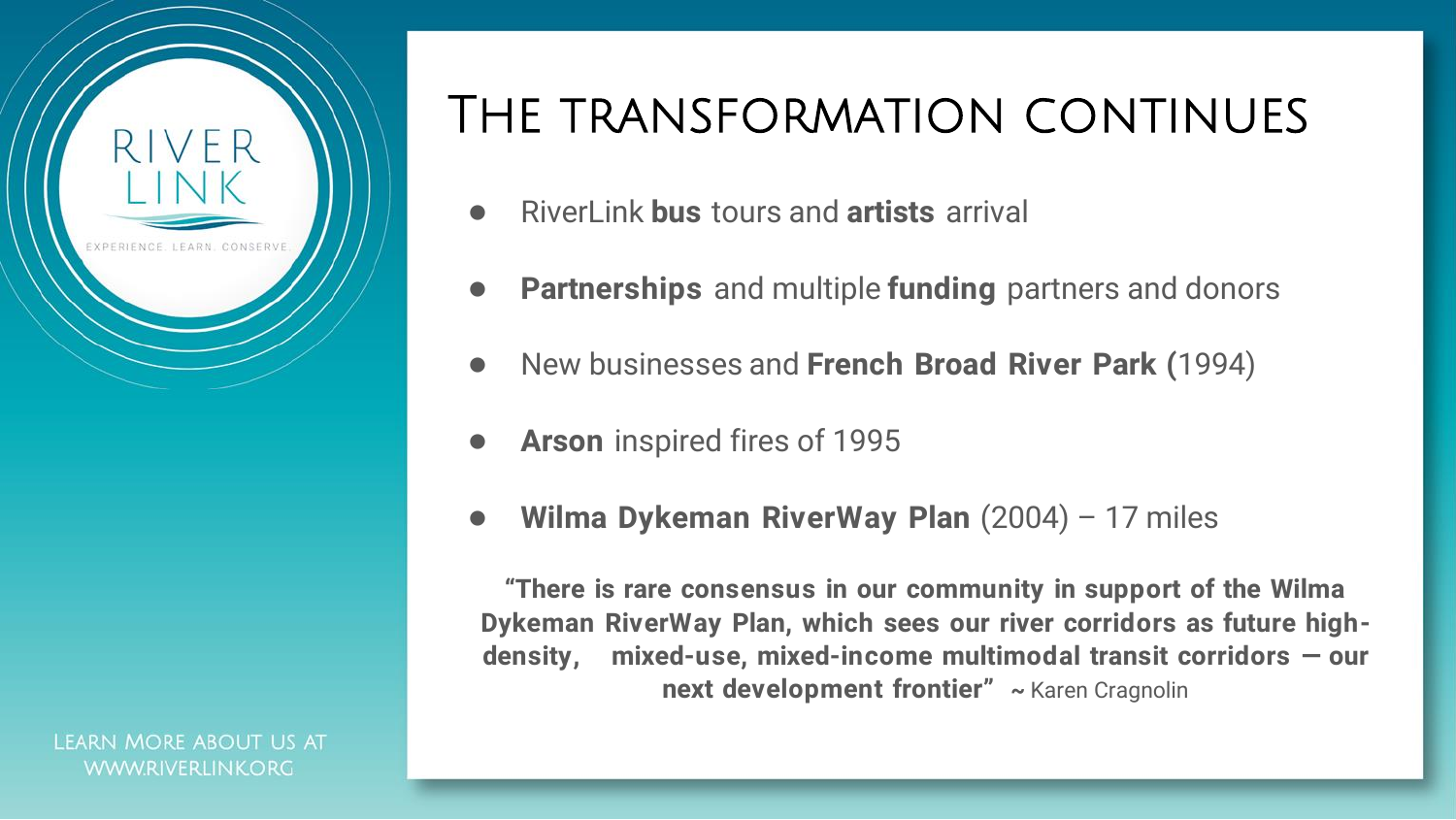

# CONT ...

- **New Belgium's arrival (2014)**
- From **parks** and **greenways** to **artists** and **breweries**
- **RADTIP**  $\sim$ \$30MM infrastructure (completed 2021)
- The **River Arts District (RAD)** is born and **thriving**

"This colorful neighborhood, which was once full of bustling mills, is now home to **250+** working artists and offers an eclectic mix of dining, vibrant murals, and easy access to the French Broad River."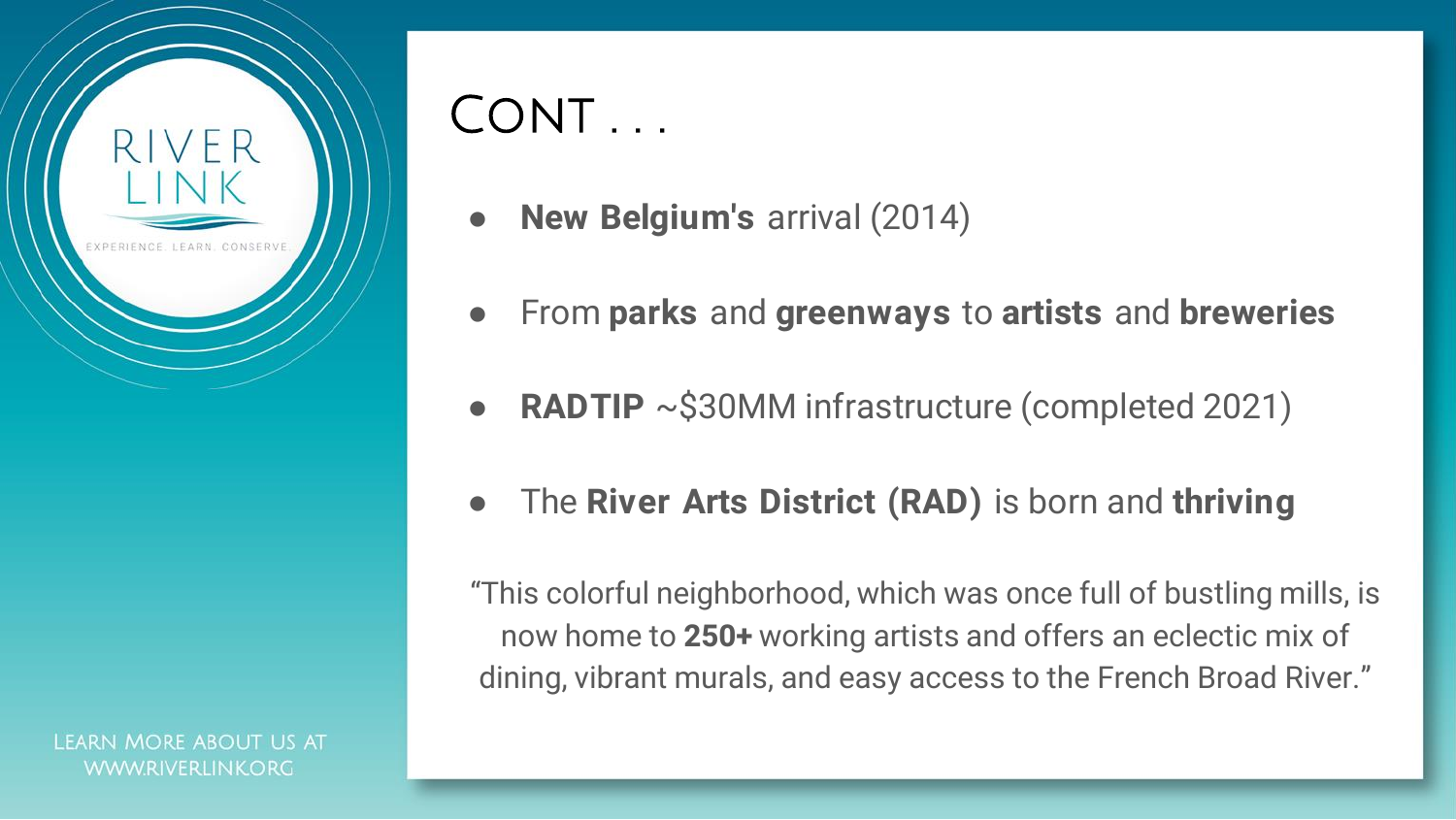

FΡ

EXPERIENCE, LEARN, CONSERVE

R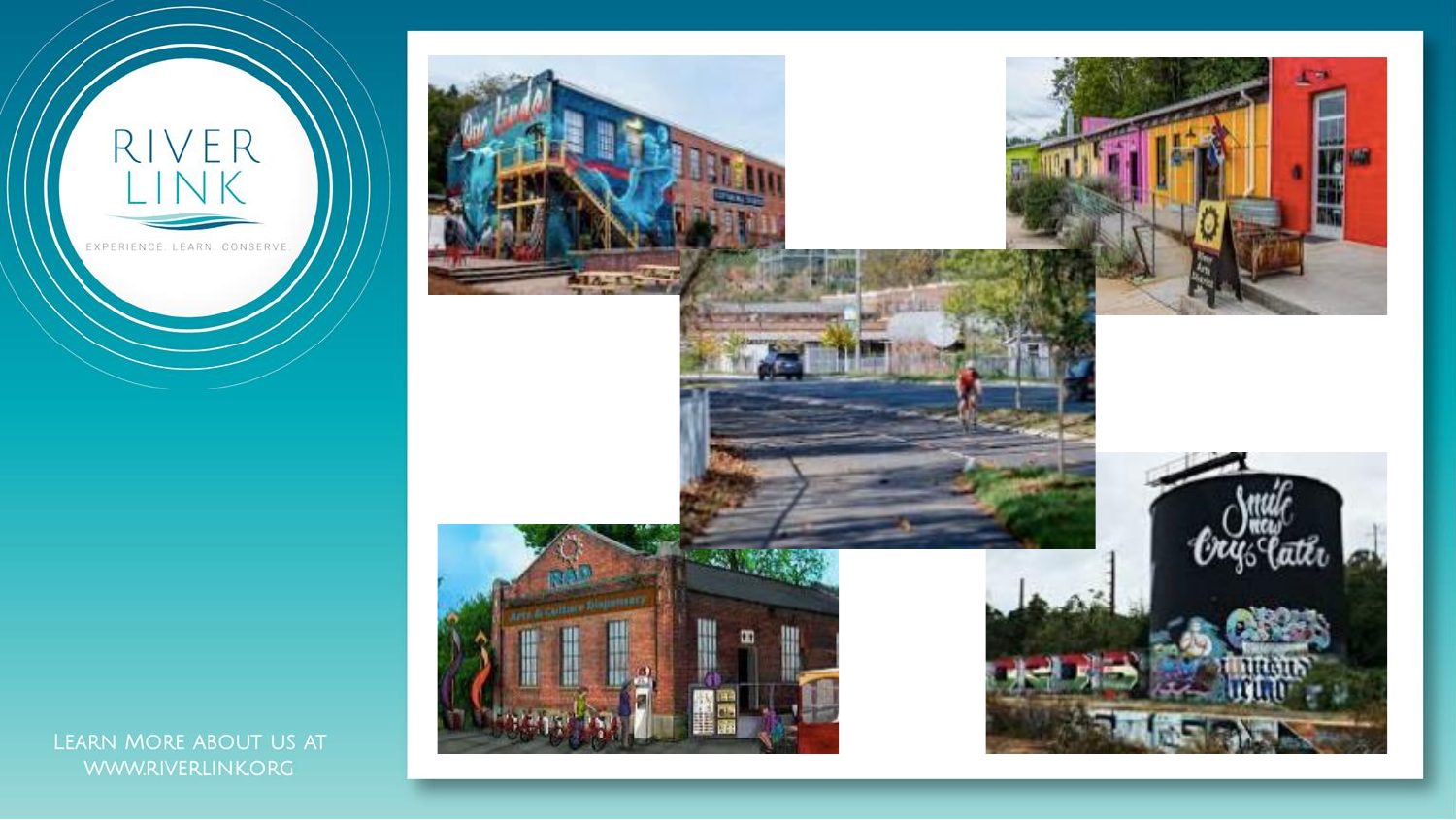

# Today – Economic Engine

- French Broad River Partnership supported a new study to survey the **economic impact** of the river.
- **\$3.8 billion** annually.
- The watershed receives **6.9 million** river-influenced visitors each year resulting in **\$2.7 billion** annually in spending.
- River-reliant businesses create or maintain **38,554**  jobs each year (~**\$273 million** in annual federal tax revenue).
- "**Existence**" value of additional **\$2.4 billion**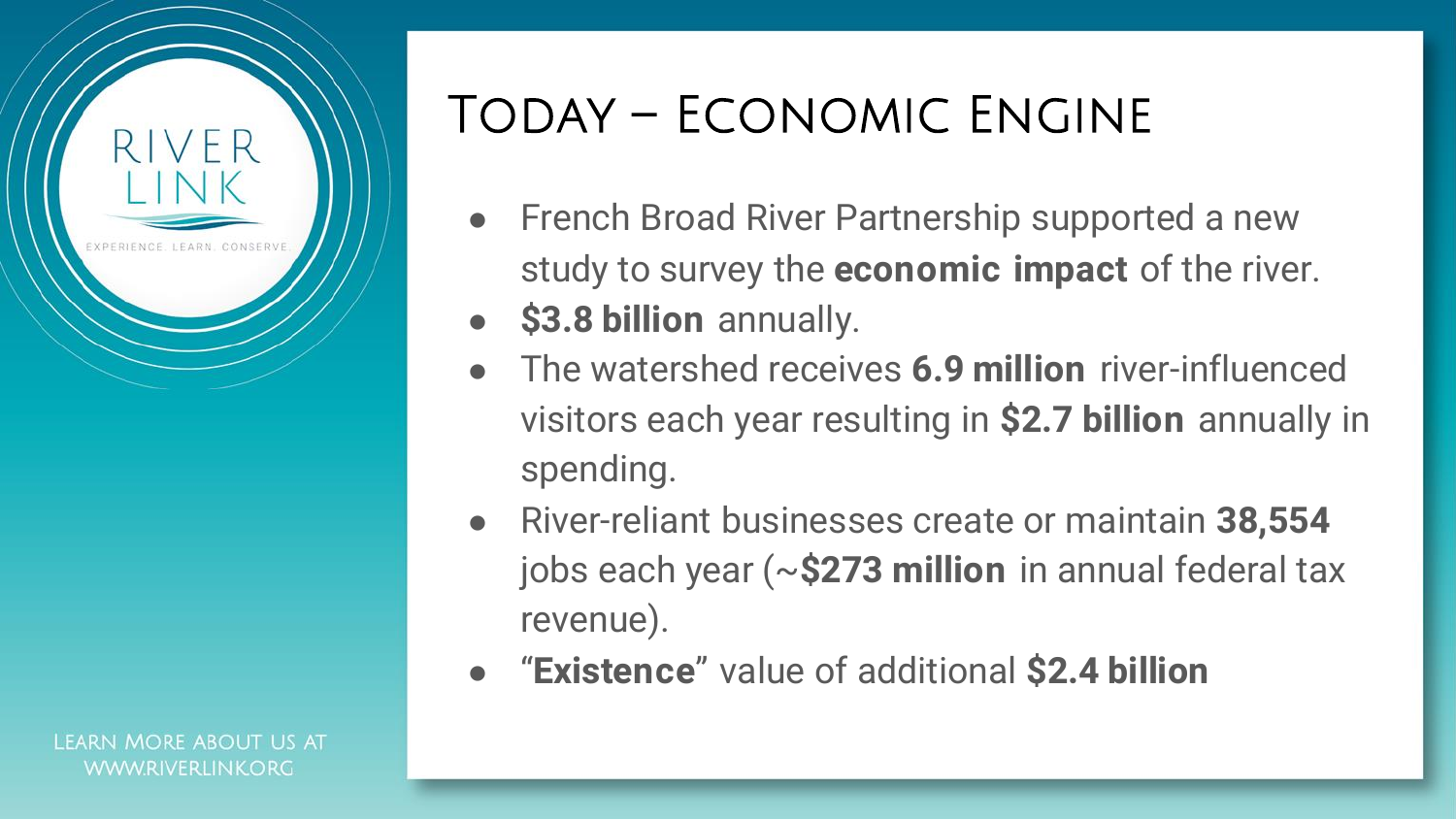

### Today – Riverlink's Focus

- **3 programmatic areas** and commitment to **greenways**, **parks** & public **river access** throughout the watershed.
- **Woodfin Greenway & Blueway**
	- Ambitious **~\$23MM** project: 2 parks, in-river Wave and 5 miles of new greenway
	- WGB has raised \$16.6MM (including NCDOT, TDA, BC, NCDEQ, ToW) and the voters who approved a **\$4.5MM** bond referendum in 2016.
- Infrastructure and **Environmental Justice**  ○ **Southside Community** Stormwater Project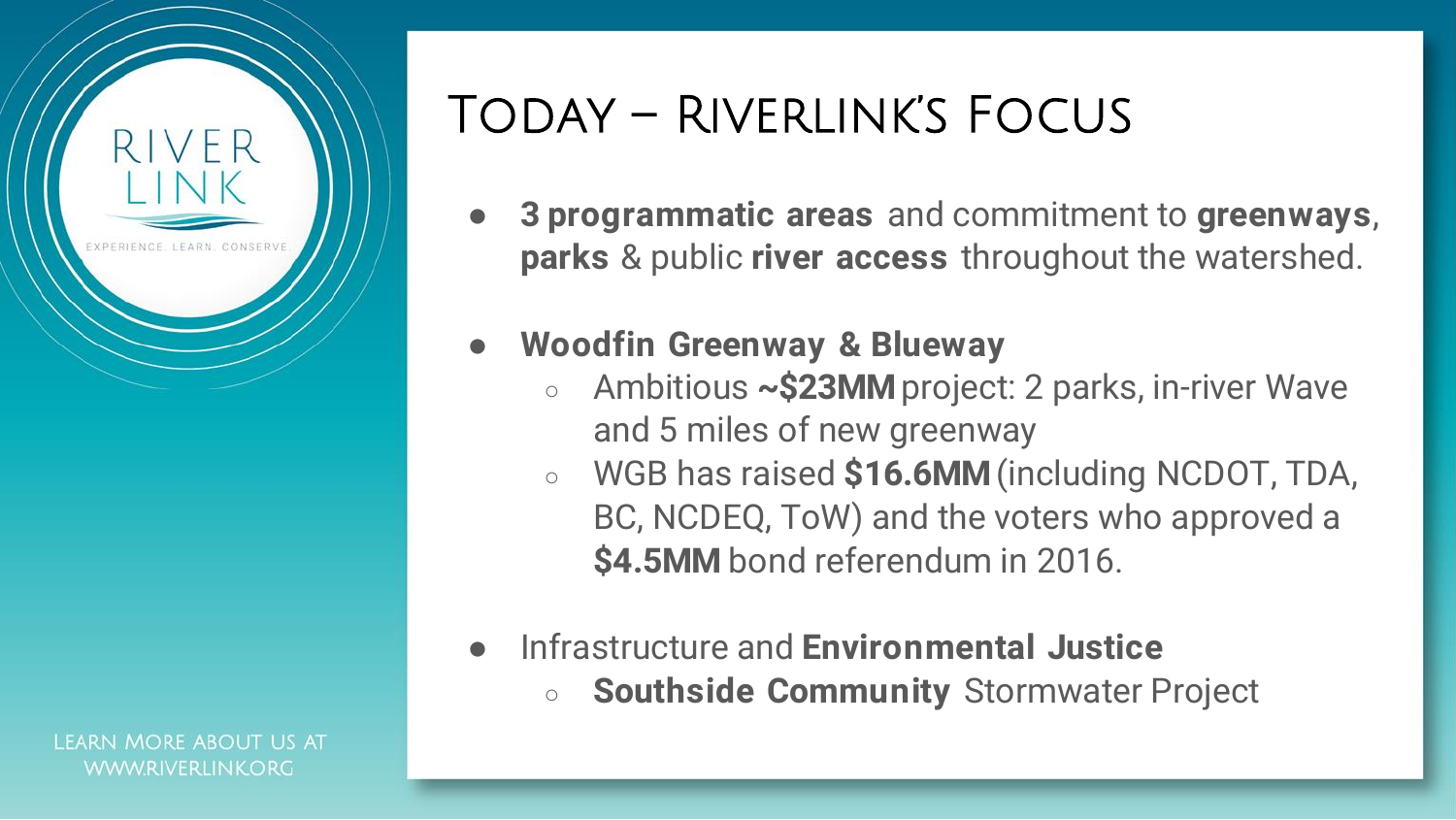

### Tomorrow - Challenges

- Blue Ridge Mtns are home to incredible **biodiversity** as a temperate **rainforest** with a **subtropical** climate.
- Popularity of area and ongoing development placing increased **pressure** on the **watershed & infrastructure.**
- French Broad River and several of its main tributaries to be **classified as impaired** (2022 NC Draft 303(d))
	- Includes a 19-mile stretch through the heart of Asheville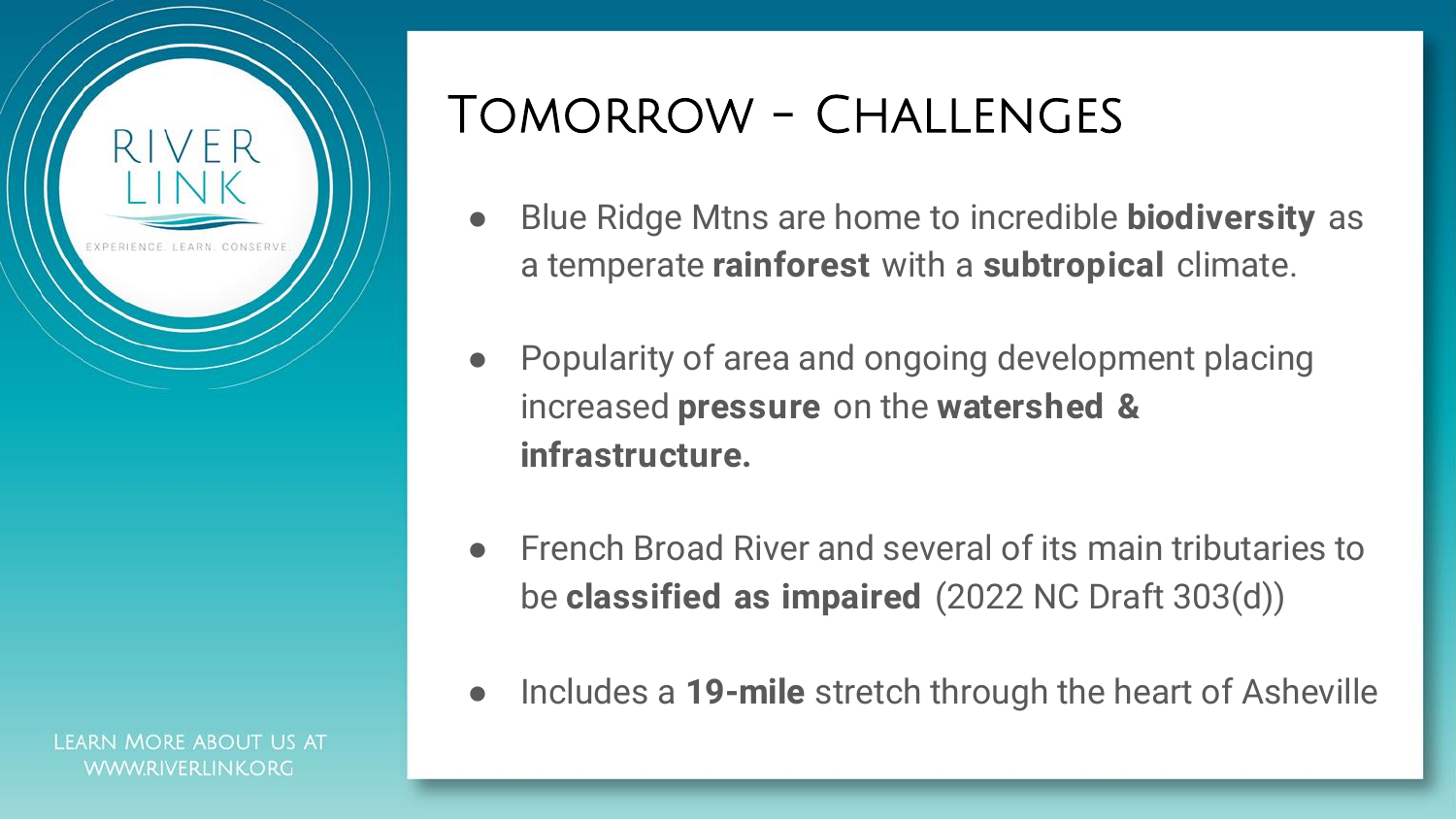

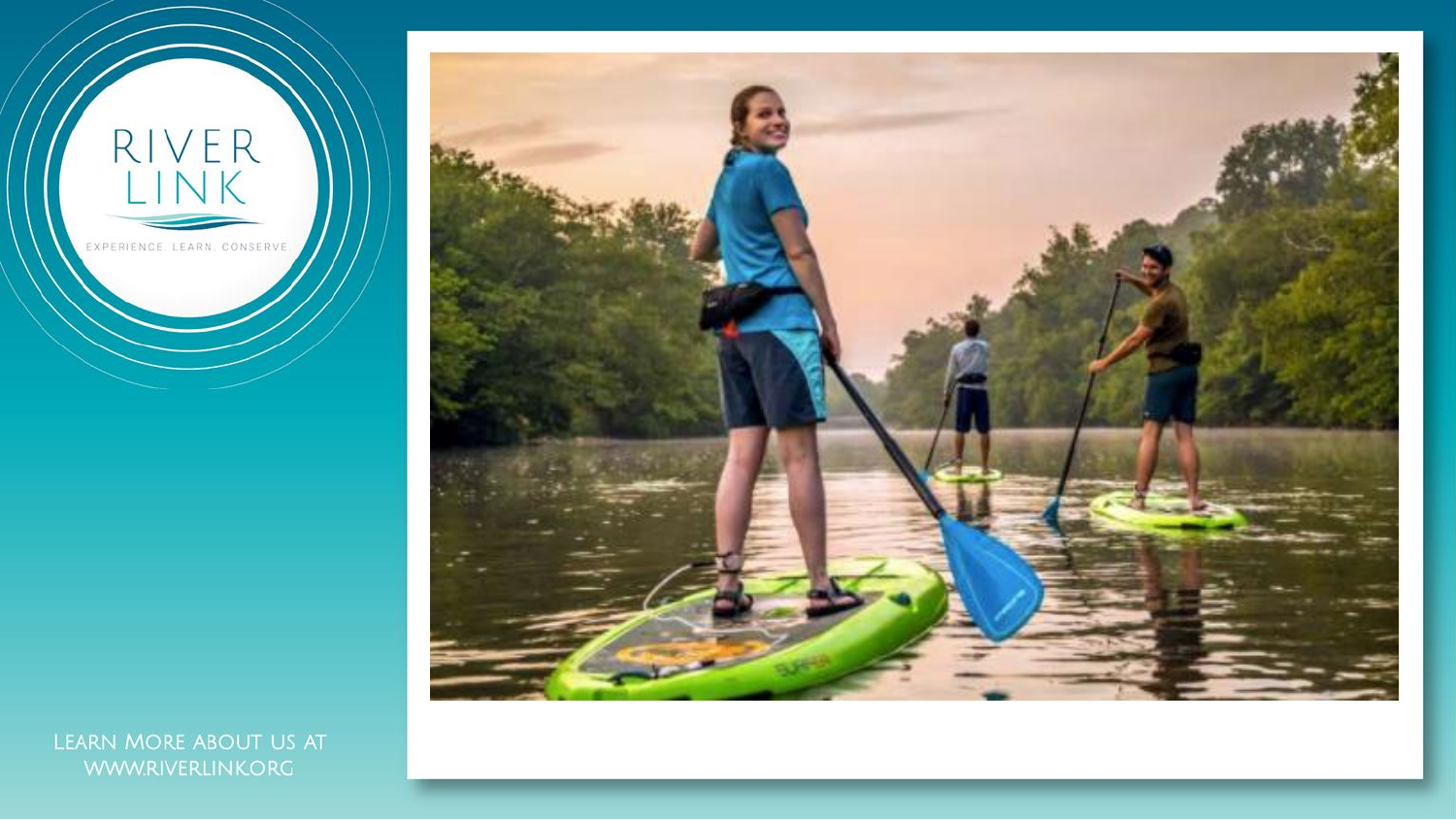

### Tomorrow - Opportunities

- Reinforces that river conservation is **never "done"**
- The value of the river is **significant economically, environmentally**, and **recreationally** to the area.
- Creates opportunity for ongoing **awareness, partnership** and **investment** by stakeholders and agencies.
- **Example 2 "Because, just as the river belongs to no one, it belongs to everyone and everyone is held accountable for its health and condition." –** Wilma Dykeman